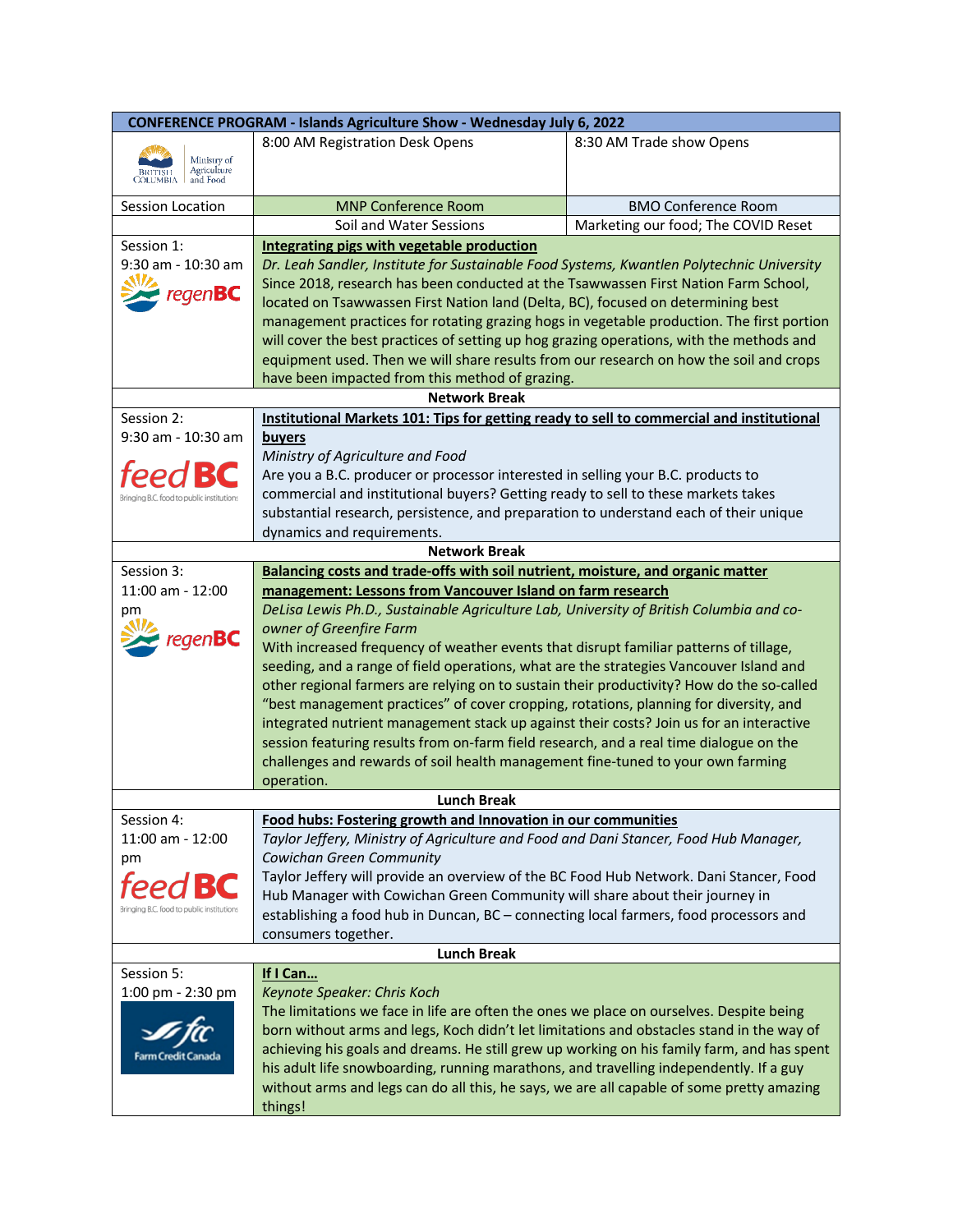| <b>Network Break</b>                |                                                                                          |  |
|-------------------------------------|------------------------------------------------------------------------------------------|--|
| Session 6:                          | Agri-tourism and Value Addition: Connecting Producers and Consumers                      |  |
| $3:00 \text{ pm} - 4:00 \text{ pm}$ | Reed Bailey, Land Use Planner, and Caroline and Mark Nagtegaal, Promise Valley Farm,     |  |
|                                     | Duncan, BC.                                                                              |  |
|                                     | Agri-tourism can be a great way to add value to your farm enterprise. Hear from the ALC  |  |
|                                     | on recent changes that may enhance the agri-tourism potential of your farm. Caroline     |  |
|                                     | and Mark will share their experiences about owning and operating a family dairy farm     |  |
|                                     | and creamery in the Cowichan Valley. They are passionate about land, cows and            |  |
|                                     | nourishing dairy products and have recently opened a farm store to help connect          |  |
|                                     | consumers with a better understanding of where their food comes from.                    |  |
| Network break                       |                                                                                          |  |
| Session 7:                          | Call before you dig - the wetland edition                                                |  |
| $3:00 \text{ pm} - 4:00 \text{ pm}$ | Angela Cameron, R.P. Bio. Senior Authorizations Specialist, Ministry of Forests          |  |
|                                     | Did you know that under the Water Sustainability Act the definition of a stream includes |  |
|                                     | wetlands? Learn about what this means for working in and around wetlands on your         |  |
|                                     | farm.                                                                                    |  |
| $4:00$ PM                           | <b>Welcome Reception</b>                                                                 |  |
|                                     |                                                                                          |  |

|                                        |                                                                                          | CONFERENCE PROGRAM - Islands Agriculture Show - Thursday, July 7, 2022                    |  |  |
|----------------------------------------|------------------------------------------------------------------------------------------|-------------------------------------------------------------------------------------------|--|--|
| Ministry of<br>Agriculture<br>and Food | 8:00 AM Registration Desk Opens                                                          | 8:30 AM Trade show Opens                                                                  |  |  |
| Session Location                       | <b>MNP Conference Room</b>                                                               | <b>BMO Conference Room</b>                                                                |  |  |
|                                        | <b>Biodiversity-Plants and Animals</b>                                                   | IPM (Pests big and Small)                                                                 |  |  |
| Session 8: 9:30 am -                   | The Role of biodiversity in agriculture                                                  |                                                                                           |  |  |
| $11:00$ am                             | Dr. Sandra Gillespie, Assistant Professor, University of the Fraser Valley and Andrea    |                                                                                           |  |  |
|                                        | Shaw, Agroecologist, Ministry of Agriculture and Food.                                   |                                                                                           |  |  |
|                                        | Dr. Gillespie's work research focuses on pollination ecology, with a special interest in |                                                                                           |  |  |
|                                        | bumblebees. This session will focus on the role of biodiversity in improving pollinator  |                                                                                           |  |  |
|                                        | habitat and improving pollinator health. Andrea Shaw will share information about        |                                                                                           |  |  |
|                                        | the Environmental Farm Plan as well as biodiversity-related resources for your farm.     |                                                                                           |  |  |
|                                        |                                                                                          |                                                                                           |  |  |
|                                        | <b>Network Break</b>                                                                     |                                                                                           |  |  |
| Session 9: 9:30 am -                   | Managing pests in a changing climate                                                     |                                                                                           |  |  |
| $10:30$ am                             | Tracy Hueppelsheuser, Entomologist, Ministry of Agriculture and Food                     |                                                                                           |  |  |
|                                        |                                                                                          |                                                                                           |  |  |
|                                        | Bonnie Zand, Bonnie's Bugs IPM                                                           |                                                                                           |  |  |
|                                        |                                                                                          | Tracy will share updates about pest biology, monitoring approaches, and management        |  |  |
|                                        | ideas for major forage pests, including True Armyworm, wireworm, and corn                |                                                                                           |  |  |
|                                        |                                                                                          | rootworm. You will also hear insights from Bonnie about the Vancouver Island Pests,       |  |  |
|                                        |                                                                                          | Pollinators and Beneficials project. Vegetable and fruit pests as well as pollinators and |  |  |
|                                        |                                                                                          | beneficial insects are now being monitored for, providing insight and information to      |  |  |
|                                        | local growers. In addition to the field monitoring, outreach and grower workshops        |                                                                                           |  |  |
|                                        |                                                                                          | have occurred to enable growers to incorporate pest monitoring into their production      |  |  |
|                                        | systems. Learn about some of the new pests of concern that could impact local            |                                                                                           |  |  |
|                                        | agriculture.                                                                             |                                                                                           |  |  |